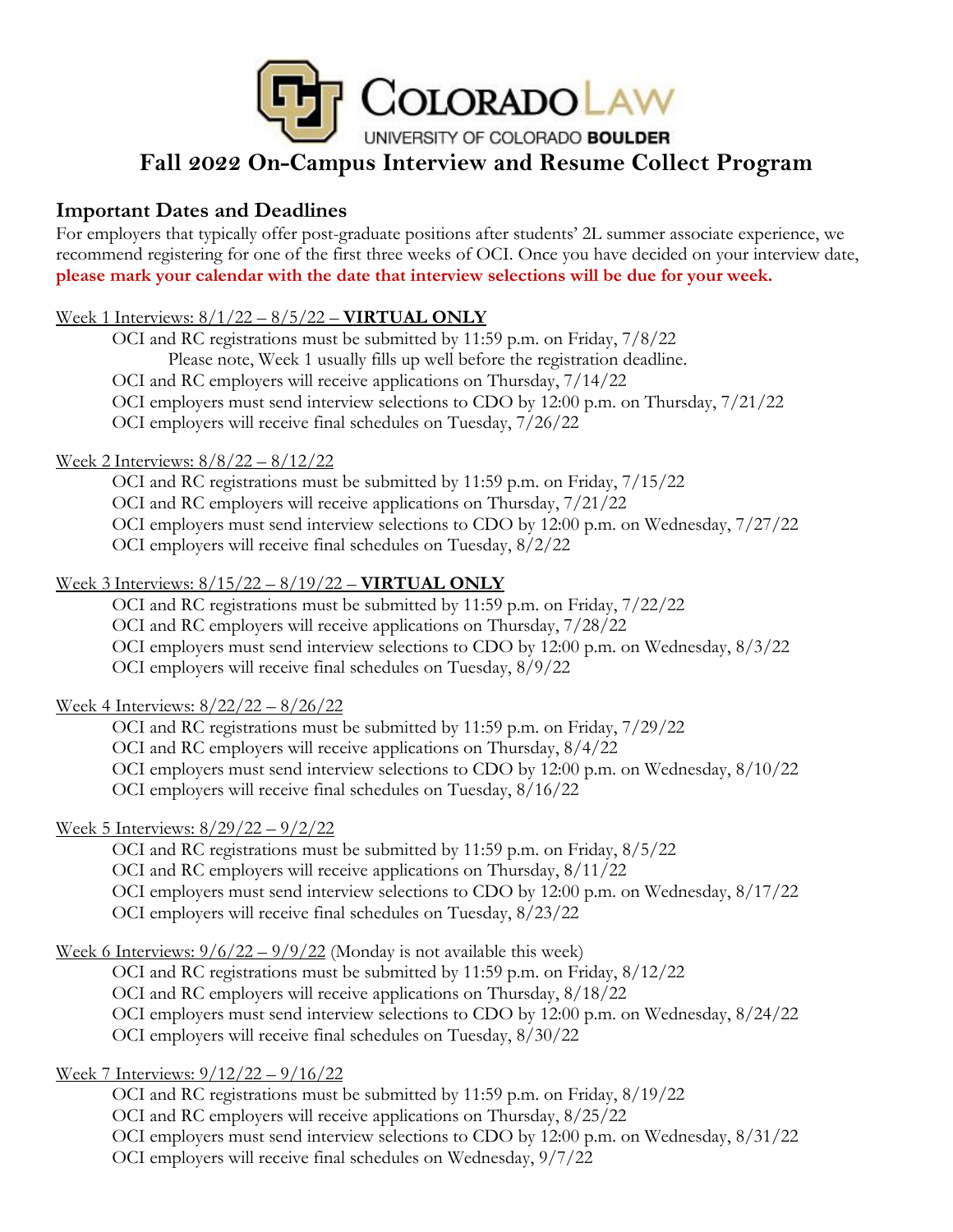## **Participation Fees**

WE CAN ONLY ACCEPT CHECKS. Fees are due by your interview date. Invoices will be sent in July. Contact Annie Fogleman at [annie.fogleman@colorado.edu](mailto:annie.fogleman@colorado.edu) with any questions.

| Government                                                       | Free  |
|------------------------------------------------------------------|-------|
| Public Interest / $501(c)(3)$                                    | Free  |
| Law firm with less than 40 attorneys                             | Free  |
| Companies/Businesses                                             | \$100 |
| Law firm with 40-74 Attorneys                                    | \$100 |
| Law firm with 75-149 Attorneys                                   | \$200 |
| Law firm with 150+ Attorneys                                     | \$300 |
| First time participating in OCI, regardless of organization type | Free  |
| Resume collect (interviews not scheduled by Colorado Law)        | Free  |

## **Virtual Interviews – What to Expect**

When your interview schedule is set, we will provide you with a Zoom meeting link to connect you with the students and help facilitate these remote interviews. We will be there (virtually) to greet you and answer any questions you may have.

The Zoom room will be set up with breakout rooms for each employer interviewing that day. The interviewers will simply join their breakout room and conduct all the interviews while the CDO administrator keeps track of the schedule and sends students into the breakout room at the right time. Our interviewers have found this process to be very simple, seamless, and easy to navigate.

## **In-Person Interviews – What to Expect**

Interviews will take place in the Wolf Law Building at CU Boulder. We will send parking instructions to the job posting contact the Tuesday before the interview. Interviewers will come up to the third floor and meet us in the Career Development Office in Suite 327. The interviews themselves will take place in a study room attached to our office, or in a small classroom nearby if we have a lot of employers that day. We will provide interviewers with water and snacks.

For those staying the whole day, Foolish Craig's runs a café on the second floor of the Wolf Law Building ("Lawless Craig's") Monday through Thursday which serves coffee, sandwiches, pizza, and more. There are also a number of restaurants directly across the street including Doug's Day Diner, Noodles & Company, Brewing Market Coffee, Taj Indian Cuisine, May Wah, Subway, Wendy's, Taco Bell, Einstein Bros. Bagels, and Starbucks.

## **EEO Policy**

The University of Colorado Law School Career Development Office provides its students and graduates with equal opportunity to obtain employment without discrimination or segregation on the grounds of race, ethnicity, color, religion, national origin, sex, pregnancy, gender, gender identity, gender expression, sexual orientation, age, disability or veteran status. **By utilizing the services and facilities of the Career Development Office you are agreeing to abide by that principle and to comply with the Equal Employment Opportunity (EEO) laws established by the federal and Colorado governments.**